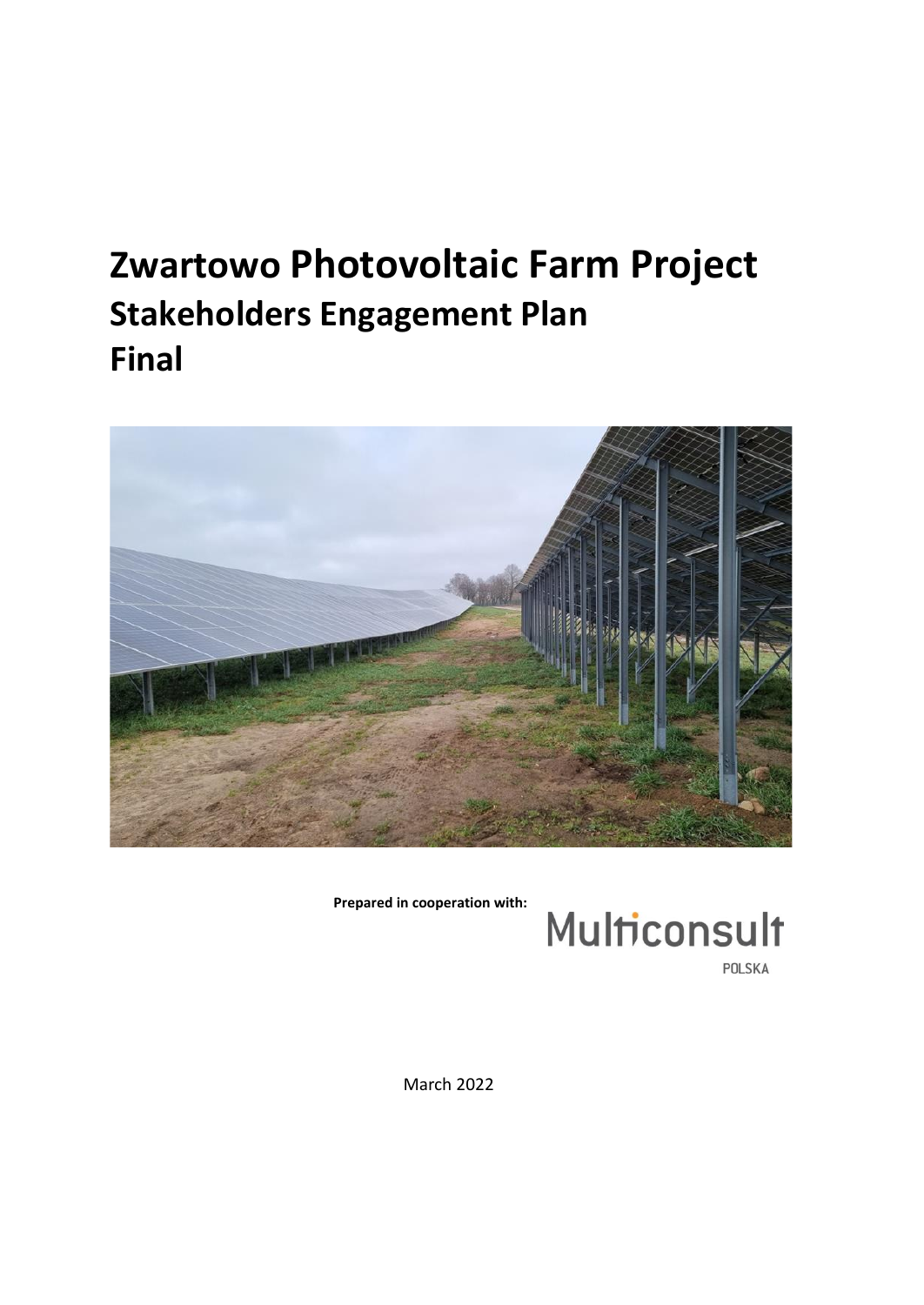# **1 Introduction**

Stigma Sp z o.o. ("Stigma") is developing and constructing a Solar PV renewable energy project of up to 290MWp (the "Project"). Stigma is owned by Green Energy Services sp. z o.o., which is a joint venture between Solarnet Investment GmbH and the Polish company Energy Consult Sp. z .o.o. Solarnet Investment GmbH is the investment arm of GOLDBECK SOLAR Group ("Goldbeck Solar") one of Germany's largest project developers, EPC and O&M providers. ,

The Project will potentially be co-financed by consortium of Lenders, including European Bank for Reconstruction and Development (EBRD), Bank Pekao S.A. and PKO Bank Polski, therefore compliance with EBRD Performance Requirements and applicable Polish regulations was confirmed by independent consultants.

Stigma has employed the knowledge of the Goldbeck Solar team of experts to develop, construct and ultimately operate the Solar PV plant and the knowledge of Energy Consult Sp. z .o.o for local support inclusive of environmental, social and health & safety issues.

Goldbeck Solar was founded in 2001 and currently has 150 employees. Since then it has completed photovoltaic installations with a total capacity of ca. 2 GW.

Goldbeck Solar is a global company involved in design, construction and operation of solar plants, solar roofs and other large scale solar projects. The Company is following its green policy, based on commitment to the motto: "Sustainable development meets the needs of the present without compromising the ability of future generations to meet their own needs". The Green Policy includes declarations to:

1. Promote the use of clean photovoltaic energy solutions and the efficient use of energy, thus helping to reduce CO2 emissions.

2. As part of the supply chain, Goldbeck promote solving environmental problems. The company is committed to ensuring that all stakeholders promote environmental protection and minimise logistical processes in sales, purchasing and contractual processes.

3. comply with the environmental regulations of the countries and regions in which it cooperates

4. strengthen the awareness of its employees for sustainability and environmental issues by motivating them to deal with environmental protection through training and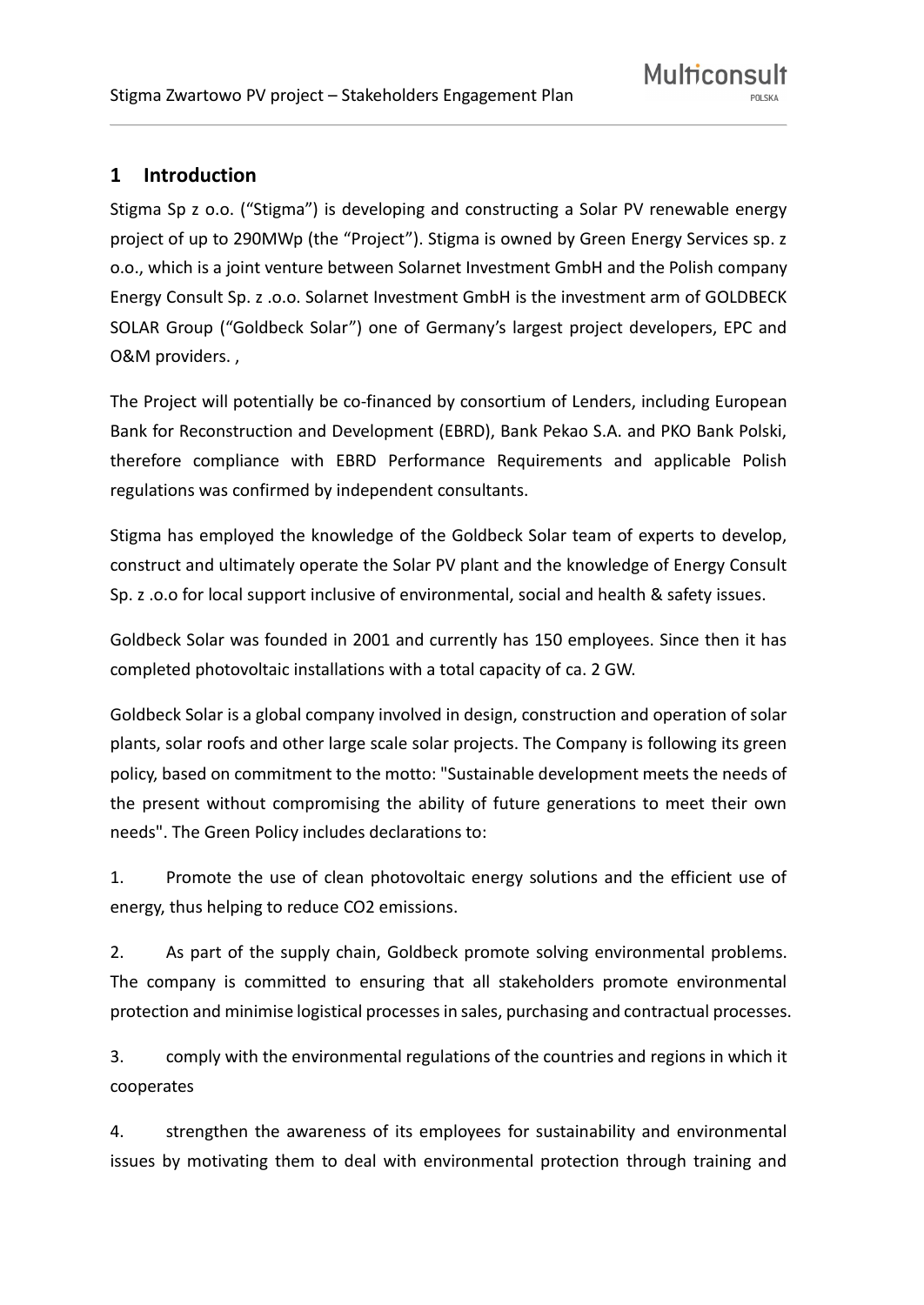further education. Internally, Goldbeck promotes sustainable mobility for employees and reduced consumption of plastics.

5. develop products with a view to the efficient use of natural resources.

6. optimise internal processes and technologies to minimise and recycle the waste generated by business activities.

7. create safe and healthy workplaces and to ensure that the employees are trained for all safety equipment with which they come into contact.

8. Be committed to continuously review and improve the progress of environmental protection performance.

Goldbeck Solar has introduced also a Sustainability Policy. As an internationally operating company, Goldbeck Solar sees itself as responsible for actively participating in the achievement of the United Nations 17 sustainable development goals (SDG), notably goal number 7 – affordable and clean energy. Goldbeck business is solar energy and photovoltaic systems that enable consumers to cover their energy needs in a sustainable way. This contributes to CO2 emission reduction.

The company has not implemented any formal Environmental and Social Management System, but the policies implemented (including compliance policy) ensure proactive environmental actions. The standards are implemented throughout the entire Goldbeck Group and are discussed with employees, customers and suppliers. For Supply Chain, notably panels and inverters, Goldbeck requires the companies to commit to UN 17 SDGs and be Social Accountability certified (SA8000 ), thus ensuring fair and decent treatment of workers and adherence to the highest social standards.

The SA8000 Standard is based on internationally recognized standards of decent work, including the Universal Declaration of Human Rights, ILO conventions, and national laws. SA8000 applies a management-systems approach to social performance and emphasizes continual improvement.

Elements of the SA8000 Standard include child labour, forced or compulsory labour, health and safety, freedom of association & right to collective bargaining, discrimination, disciplinary practices, working hours, remuneration and management system.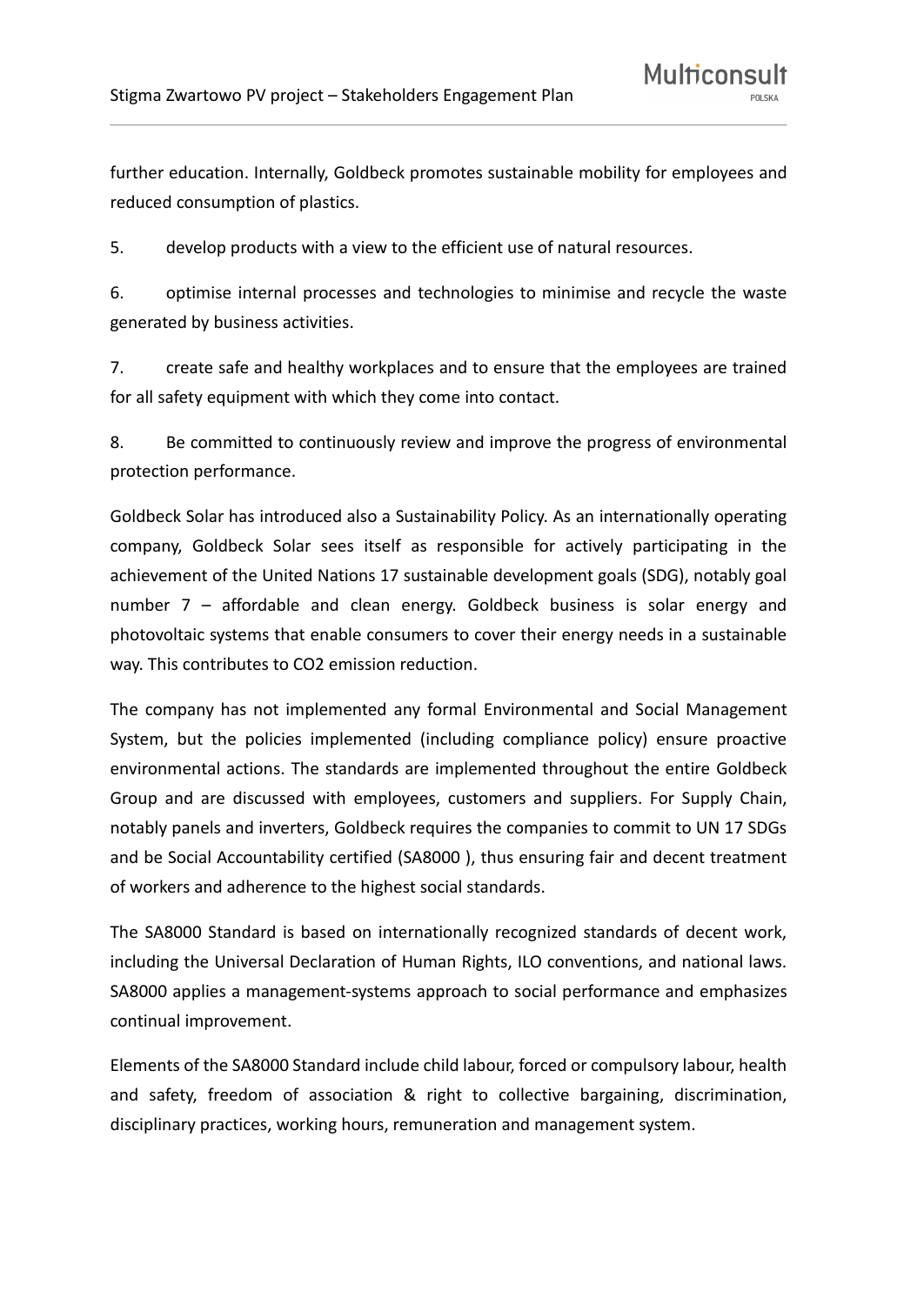EBRD requires, that the projects are subject to meaningful public consultations and stakeholders engagement process is properly conducted. In order to meet this requirement a set of documents which comprise:

- Environmental and Social Action Plan;
- Non-technical Summary,
- this Stakeholders Engagement Plan,

has been prepared in English as the Project Disclosure Package available on Goldbeck webpage as well as on EBRD pages.

## **2 Purpose and scope of this report**

The European Bank for Reconstruction and Development (EBRD or the Bank) is committed to promoting "environmentally sound and sustainable development" in the full range of its activities pursuant to the Agreement Establishing the EBRD.

This mindset is reflected by a comprehensive set of specific Performance Requirements (PRs) for key areas of environmental and social sustainability that EBRD financed projects are required to meet. Central to the PRs is the application of the mitigation hierarchy and good international practice.

This report aims to cover aspects described by EBRD's PR 10: Information Disclosure and Stakeholder Engagement, that emphasises the importance of an open and transparent engagement between the client, its workers, local communities directly affected by the project and other stakeholders as an essential element of good international practice and corporate citizenship.

Effective stakeholder engagement is needed to avoid and minimize the social risks and to ensure that the Project has a long term social license to operate.

This document is a Stakeholder Engagement Plan (SEP) describing the planned stakeholder consultation and engagement process for the Project. It outlines a systematic approach to stakeholder engagement that will help Stigma to develop and maintain constructive relationships with the stakeholders and to address their concerns about the Project as well as provide means for effective and inclusive engagement with project stakeholders throughout the Project cycle.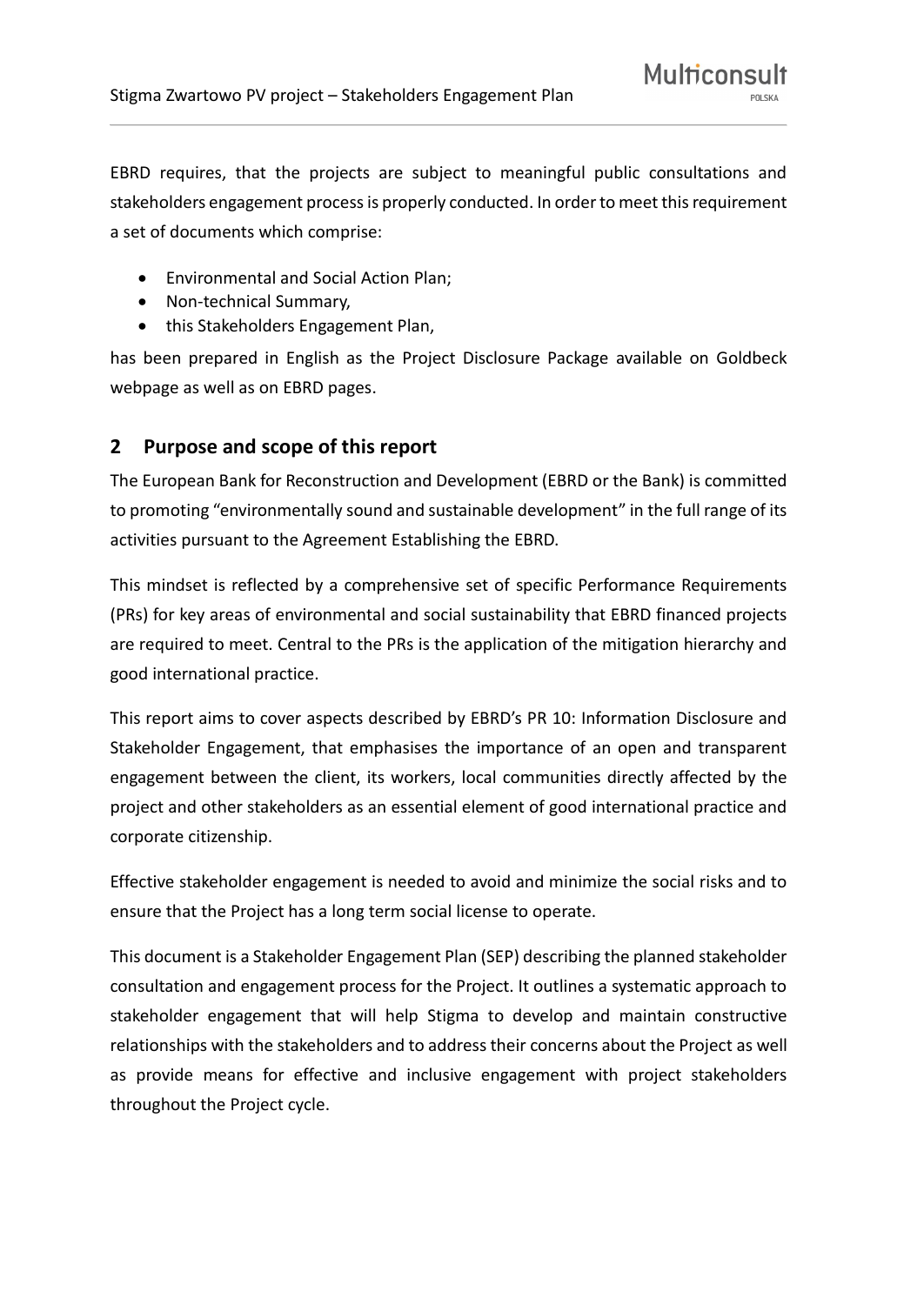The SEP has been produced in accordance with the international standards required by the European Bank for Reconstruction and Development (EBRD) as well as with the requirements of local laws.

The SEP is a living document and will be regularly monitored, reviewed and updated by Stigma on as-needed basis.

# **3 Legal requirements & standards for public consultation**

#### **3.1 Polish requirements**

The main acts of the Polish Legal system on public participation in decision making process are as follows:

- The Constitution of the Republic of Poland of 1997 (Journal of Laws No.78 item 483) states that a citizen has a right to obtain information on actions undertaken by public authorities, whilst article 74 points to the fact that "every person has a right to information concerning the state and protection of the environment".
- Environmental Protection Act of 2001 (Journal of Laws 2016, item 672 as amended) - regulating disclosure of information on the state of the environment and public involvement in environmental protection – up until entry into force of the Information Disclosure Act of October 3rd 2008.
- Environmental Information Disclosure, public participation and Environmental Impact Assessment Act of 2008 (Journal of Law 2016, item 353) – outlining regulations and approach to information disclosure and public participation in environmental protection.
- Spatial Planning Act of 2003 (Journal of Law 2016, item 778) setting out the standard for disclosure of information related to establishment of development plans.

Above mentioned Polish legal acts point to requirements set for public authorities. Specific investor's obligations are not laid down. The main requirement for Investors is limited to compliance with the law and legal requirements set out by the authorities - particularly preparation and submission of adequate documentation.

Under the Polish Law, public consultations are an integral part of the investment process. If the planned investment can potentially have an adverse environmental impact, such consultations are part of the Environmental Impact Assessment carried out for the project.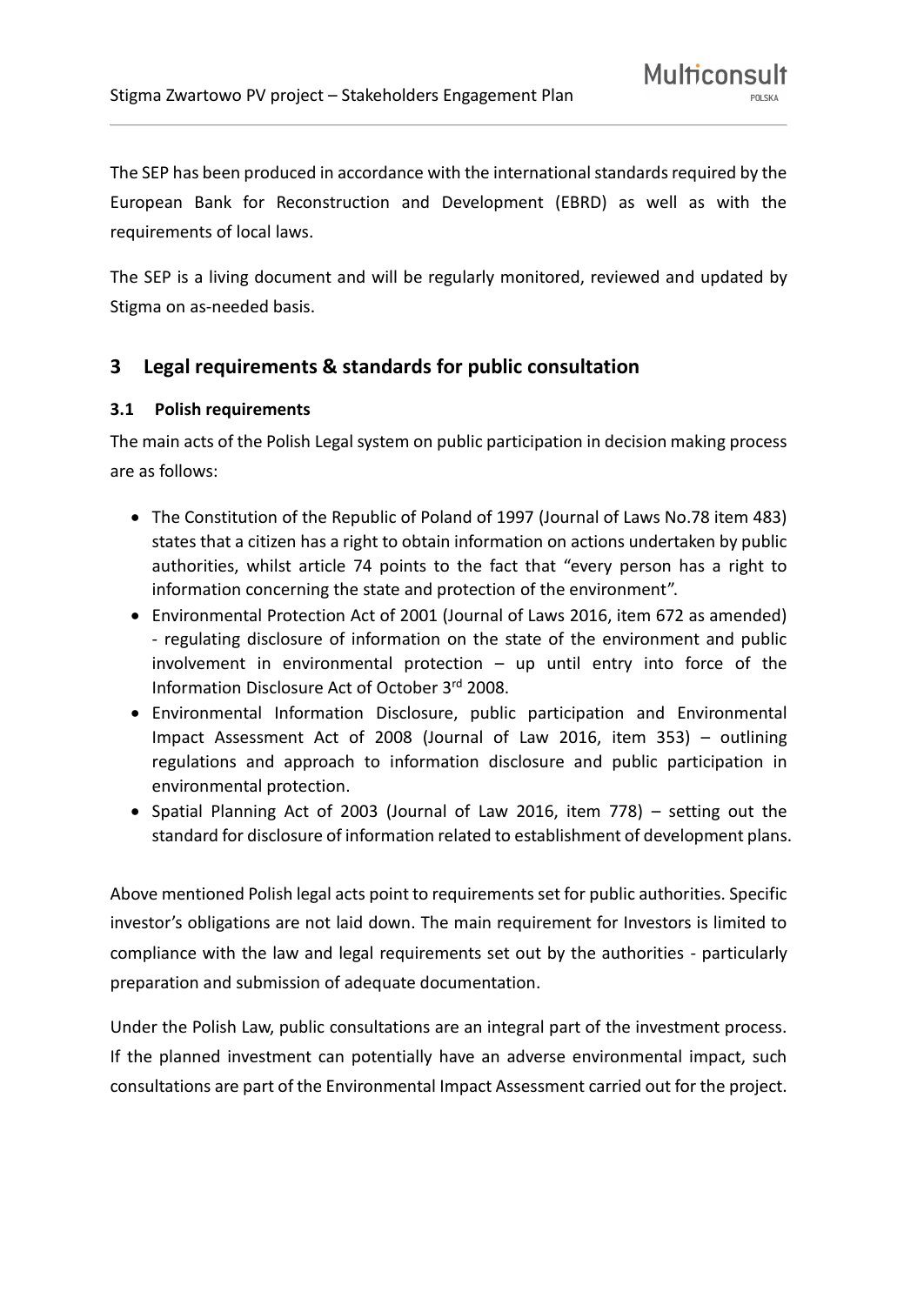#### **3.2 International requirements**

International requirements for public consultation have been outlined in the following documents:

- United Nations Economic Commission for Europe (UNECE) Aarhus Convention adopted on June 25<sup>th</sup> 1998 - Convention on Access to Information, Public Participation in Decision-Making and Access to Justice in Environmental Matters intended to grant NGO's easier access to decision making - ensuring compliance during consultation stages of plans, programmes and new legal acts preparation.
- Directive 2001/42/EC of the European Parliament and of the Council of 27 June 2001 on the assessment of the effects of certain plans and programmes on the environment – imposing information sharing, access to documentation and justification of chosen solution in light of the reviewed alternatives.
- Directive 2003/35/EC of the European Parliament and of the Council of 26 May 2003 providing for public participation in respect of the drawing up of certain plans and programmes relating to the environment and amending with regard to public participation and access to justice Council Directives 85/337/EEC and 96/61/EC

#### **3.3 Standards employed by Financial Institutions**

Public consultation requirements of Financial Institutions (FI) cover a broader scope than that provided for by the Polish Law. Main differences can be summarised as follows:

- Stakeholder consultation is seen as an ongoing process throughout the duration of the entire project lifecycle. It is compulsory to ensure stakeholder's access to social and environmental impact analysis of the Project as well as possibility to obtain feedback on submitted claims or comments.
- Systematic stakeholders identification and ongoing anticipation of their expectations and concerns. Particular emphasis is placed on informing those social groups who will either be directly impacted by the project or are sensitive/unprivileged.
- It is imperative to put a grievances mechanism in place.

EBRD has adopted a comprehensive set of specific Performance Requirements (PRs) that projects are expected to meet. EBRD's PR 10: Information Disclosure and Stakeholder Engagement involves stakeholder identification and analysis, stakeholder engagement planning, disclosure of information, consultation and participation, grievance mechanism, and ongoing reporting to relevant stakeholders.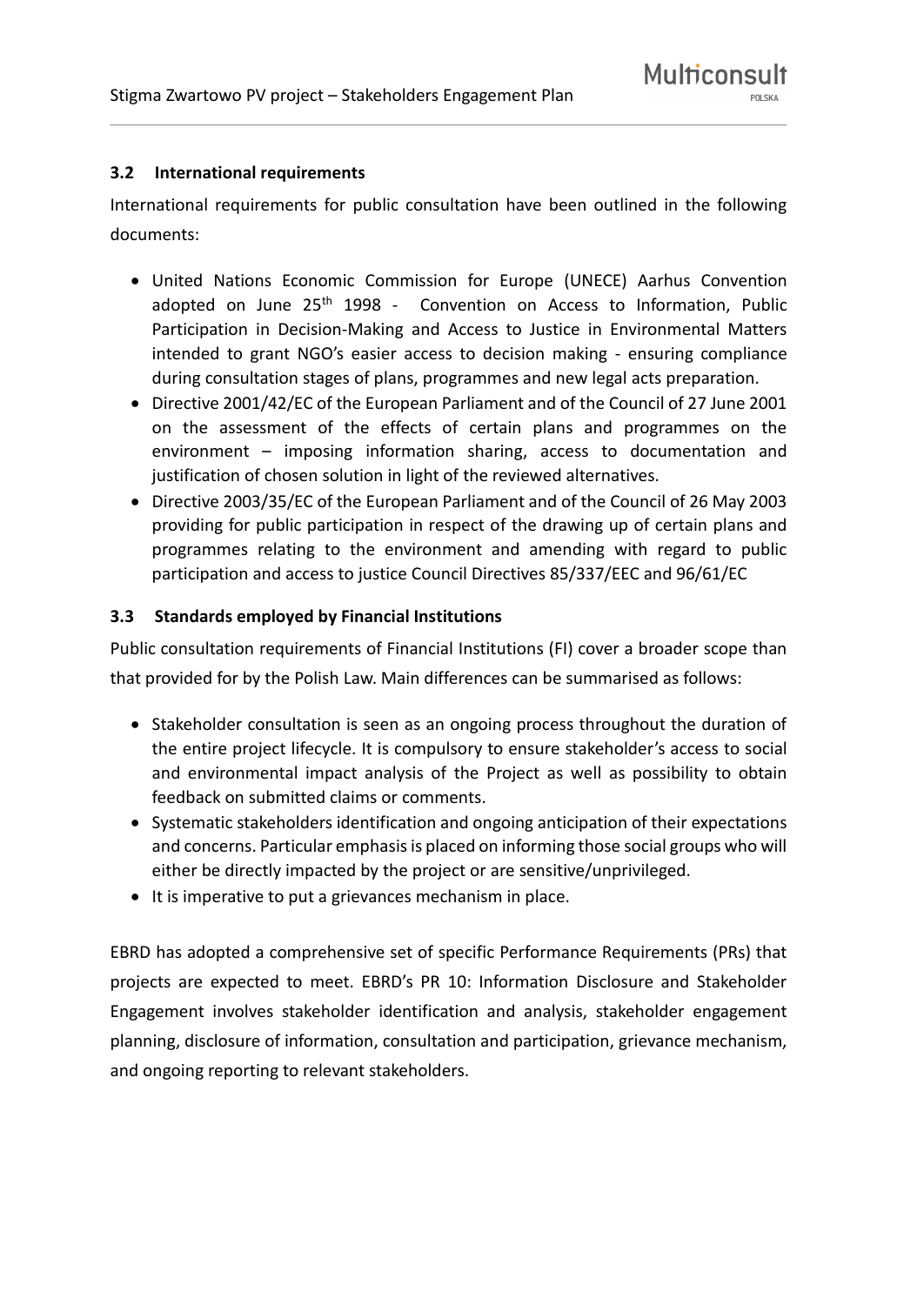## **4 Environmental context of the project**

In line with the European Climate Change Program, many European countries, including Poland, have adopted national programs aimed at reduction of greenhouse gases emissions. These cover various policies, adopted at the European level as well as national levels, includes among others:

- Planned increase in use of renewable energy (wind, solar, biomass)
- Improvements in energy efficiency in e.g. buildings, industry, household appliances;

The main regulations of EU countries to reduce emissions is the cost-effectively Emission Trading Scheme of carbon dioxide and legislation tackling with emissions of fluorinated greenhouse gases.

In March 2007, the EU approved an ambitious climate change and energy plan to limit greenhouse gas emissions by at least 20 % by 2020 (comparing to 1990 levels) and achieve, by 2020 a target of 20 % of total EU primary energy use through renewable energy and 32% in 2030.

Poland has already approved its energy policy until 2040 'Polityka energetyczna Polski do 2040 roku'. Based on this document Poland planned to achieve the renewable energy in total energy consumption of at least 15 % by 2020 with its further growth. According to the Policy, Poland declared achievement of 21 % renewable energy use in total energy consumption by 2030.

The development of solar energy is one of the measures to achieve the limitations of air emissions and increase of energy production from renewable sources. The main benefit is that photovoltaic plants convert solar energy to electricity, while generating no emissions to the air. Conventional energy sources, mainly based on various types of coal incineration, when producing energy generate emissions of greenhouse gases,  $SO<sub>2</sub>$ , dust and others.

The project will allow for limiting the air emission from conventional energy sources (in Poland these are mainly coal fired power plants). Given the average electricity production of the Zwartowo farm in the region of 290 GWh per year, the cumulative emission reduction will amount to:

- Sulphur dioxide  $(SO<sub>2</sub>)$  158 tonnes per year,
- Nitrogen oxides  $(NO_x)$  162 tonnes per year,
- Dust 8 tonnes per year,
- Carbon dioxide  $(CO_2)$  216 000 tonnes per year.

As calculated above, the Project will allow for significant air emission reduction. Moreover, solar farms allow to advance local communities, providing financing to communal budgets.

### **5 Legislative context of the project and public consultations**

According to environmental regulations on disclosure on environmental information, public participation in environment protection and on environmental impact assessments, an Environmental Impact Assessment (EIA) procedure must be performed for projects which can always significantly impact the environment (group I projects) or may be conducted upon discretion of the authorities in charge for particular investments, which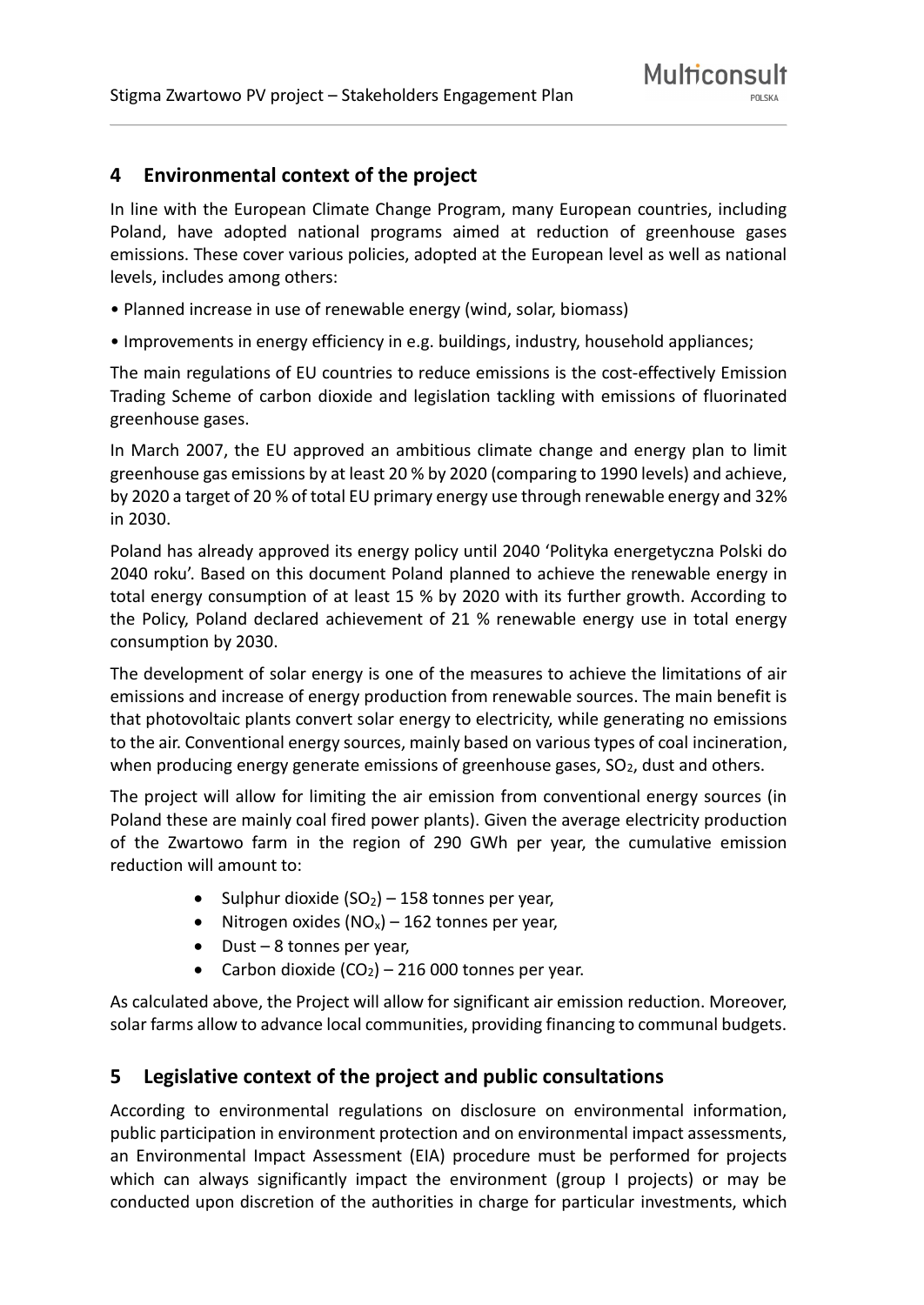can potentially impact the environment (group II projects), or may impact area of 'Natura 2000'. EIA's are carried out to obtain a Decision on Environmental Conditions (environmental consent decision) for group I and group II projects.

In line with Polish regulations, the photovoltaic plants are investments, which could potentially impact the environment (mainly due to the area changed into industrial use).

For the Zwartowo development a Project Information Document (Pol. *Karta Informacyjna Projektu*) was prepared and issued to the local authorities for their assessment of the need for Environmental Impact Assessment Reports. The PID contained description of the location, setting and possible impacts of the project. The projects was considered by the authorities as not requiring the full EIA procedure, thus Environmental Consent Decision was issued based on documentation prepared by the developer.

The procedure included review by statutory bodies and public announcement of the intention to issue the decision. According to Polish EIA Act the statutory institutions involved in the procedure (providing opinion, requesting further data) included Regional Director of Environmental Protection (RDOS) and regional Sanitary and Epidemiology Station. In this case also Water Management Authority (Wody Polskie) was consulted regarding melioration issues.

Following the procedure and consultation periods, the competent authorities issued the environmental consent decisions. The Project has already obtained construction permits.

### **6 Scale of the Project and potential impact on protected areas**

The Project consist of a photovoltaic farm covering an area of ca 380 ha. Part of the site is excluded from the development, as the class of arable ground does not allow for change of use. The area covered by the PV panels will account to ca 311 ha. The location was selected keeping in mind the site setting, access to public road and power station for power distribution.

The area of the investment is located outside significant and dense forest complexes, marshy areas, areas identified as valuable for scientific interest.

There are a number of archaeological sites that needed investigations and inventory before the construction was permitted. The studies included intrusive investigations involving excavations and resulted in identification of number of ancient artefacts, like remnants of treadmill and brick making.

The areas were investigated and the documentation of investigations was approved by Regional Heritage Protection authorities. Following the acceptance, the site was ready for construction.

The location of these sites is presented in the map below: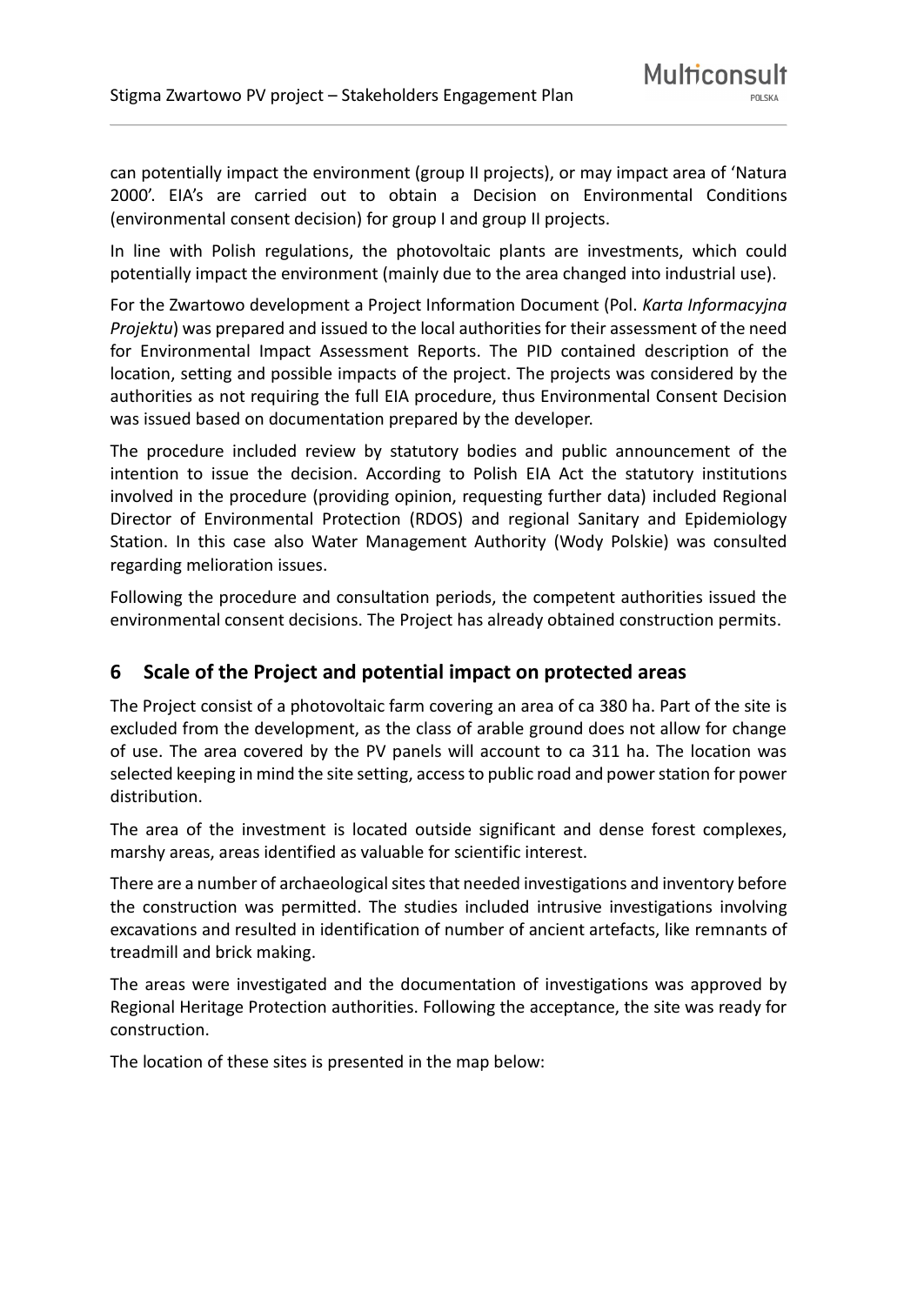



No valuable fauna or flora will be impacted by the construction of the farm. No protected areas will be destroyed or influenced during construction. Construction yard of Zwartowo photovoltaic farm transformer station is presented in the photograph below.

The main impacts associated with construction phase of the Projects relate to earth works (hammering the support construction for the panels). Construction works and increased heavy traffic include heavy machinery operations during earthworks, increased noise and vibration. The developer will be required to implement best practice solutions to minimise the nuisance caused by the construction works.

No significant environmental impacts are associated with the operation of the photovoltaic farms. The photovoltaic plants are constructed to the maximum level of 4 metres above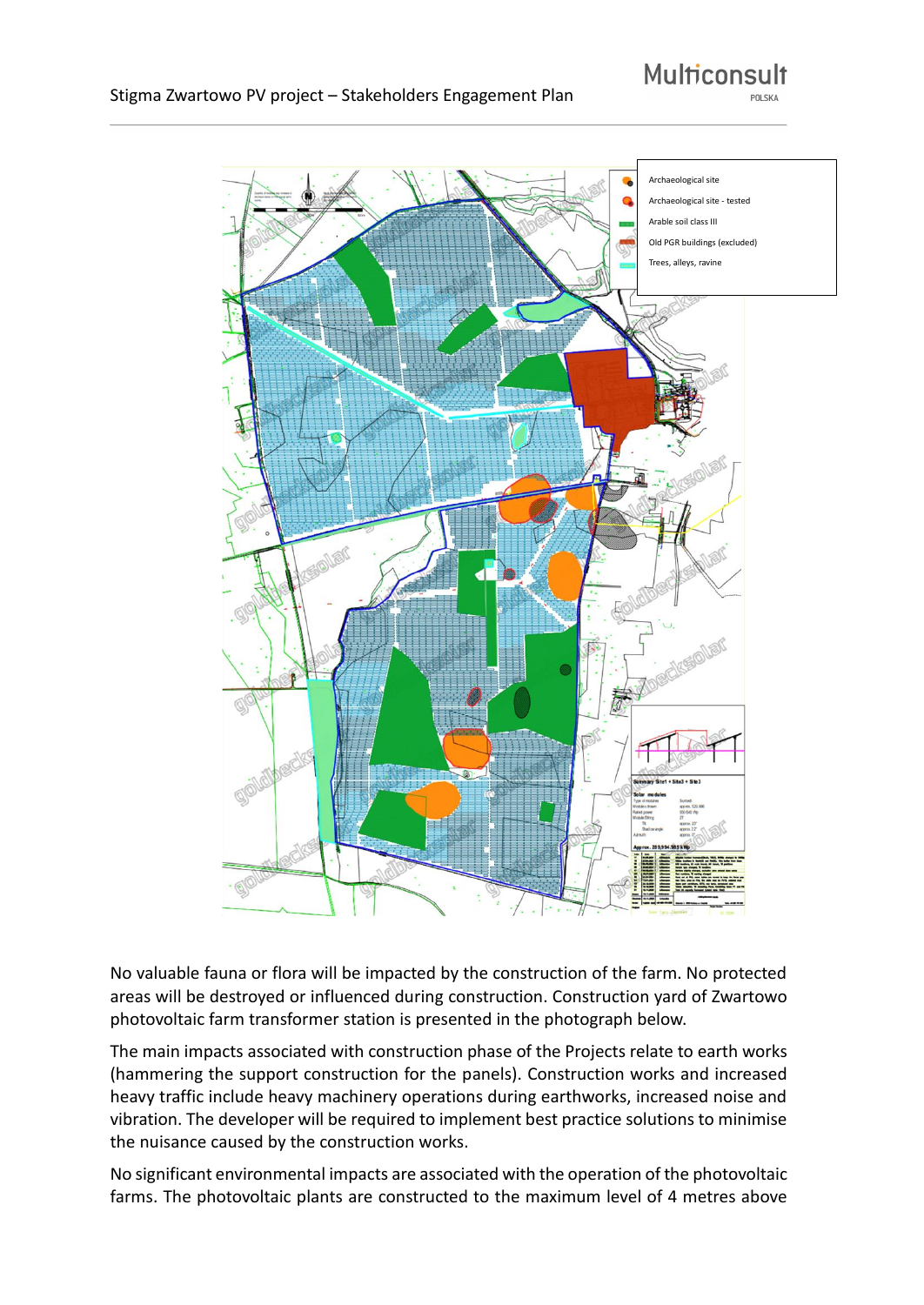the ground and will not influence the landscape of the agricultural areas. The plants may be regarded as visually intrusive to current rural landscape. Nevertheless, it should be stressed that the evaluation of the influence of the photovoltaic farm on the landscape is difficult and depends on the individual approach.

# **7 Project affected societies**

Development of the Project does not require any displacement of the people or business no physical or economical resettlement had taken place or will need to take place. The land for the farms was acquired based on long term lease contracts signed with the land owners.

The project has direct socio-economic impacts on development of communes and local inhabitants. The following direct impacts have been identified:

- increased income of the commune by taxes paid by the operator for commercial activities in the area;
- increase of the annual income of land owners leasing their land for the plant and the underground cabling;

The potential negative social impact is related to decrease of the land area used for agricultural purposes; however, this is compensated by the land lease fees paid to the landlords. It should be underlined that only low quality farmlands (class IV and above) are used for the photovoltaic farms. The footprint of the photovoltaic panels and infrastructure is limited, and farming can be continued around the sites.

Moreover, some negative social impacts can be expected during construction phase of the farms, due to nuisance associated with increased road traffic.

In summary, the Project stakeholders include only the local communities and direct neighbours of the farms, as well as local authorities and regional level institutions involved in environmental consent decisions approval process. Contact information for Stigma will be provided on information boards at the farm entrance and on company webpage.

# **8 Overall Project monitoring**

As the project will be potentially financed by EBRD, the overall Project performance will be continuously monitored during construction and then operational phases. As part of the agreement with the lenders, the Company has committed among others to:

• Implement and maintain environmental and social management system tailored to the character of the Project and size of the company. The management system will be based on the Policies developed by Goldbeck and the procedures and instructions will address all operational aspects of the farm. By the Company management commitment relevant resources will be allocated for environmental and social management of the Project. Non-discrimination and equal opportunity principles will be secured by the system and full compliance with the national standards with respect to child labour and forced labour will be followed for both, own and supply chain resources.

As part of the environmental and social management system the Company will develop procedures to monitor the key performance indicators which, apart from purely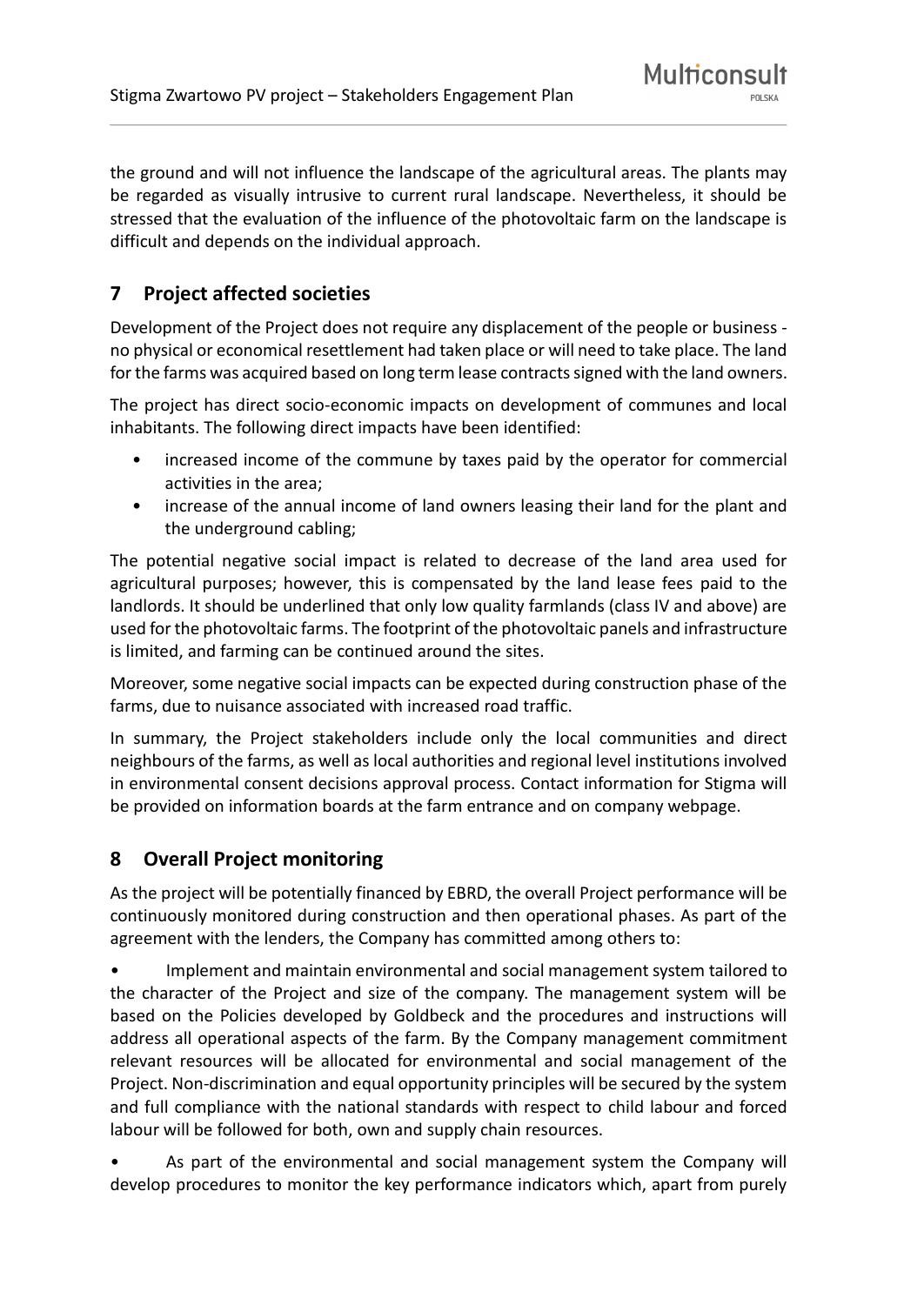operational factors, will include also monitoring of accidents and other than normal operations, submitted grievances and others.

• Develop and adopt the H&S policy and implement and maintain a H&S management system, which by procedures and instructions will secure that all internationally recognized H&S standards and national legal requirements are followed. In particular the system will secure that all own and outsourced staff will be properly trained, will pass medical examination and will be provided with the personal protective equipment adequate for the performed tasks. Certain procedures will constitute the H&S plans for various operations at the photovoltaic farms, such as working in the confined spaces, working at heights, working with electrical equipment etc.

• Develop and maintain stakeholders engagement plan (SEP) which will define rules of communication with all Project stakeholders as well as the grievance mechanism for both own and outsourced workers and external stakeholders.

• Report on Project performance on annual basis.

• Maintain a Project website on which all major documents related to the Project, including possessed permits, annual reports and other Project related information will be posted and regularly updated. The Project website will also allow to submit grievances.

### **9 Additional information availability**

Environmental consent decisions can be obtained in respective Commune offices. A hard copy can be requested from Stigma. All requests for additional information related to the Project should be addressed to Stigma on a phone number or email indicated below.

The mechanism for the claim procedure will be implemented by the company as part of the project management system. The procedure assigns a coordinator of the system, who will be responsible for reacting in case of complaints. A typical procedure for processing information requests and grievances is presented below together with a proposed grievance form.

Any comments or concerns can be brought to the attention of the company in writing (by post or e-mail) or by filling in a grievance form (see example at the end of the document).

Artur Schilhabel, Member of the Management Board

Telephone number + 49 174 6174241

e-mail: artur.schilhabel@goldbecksolar.com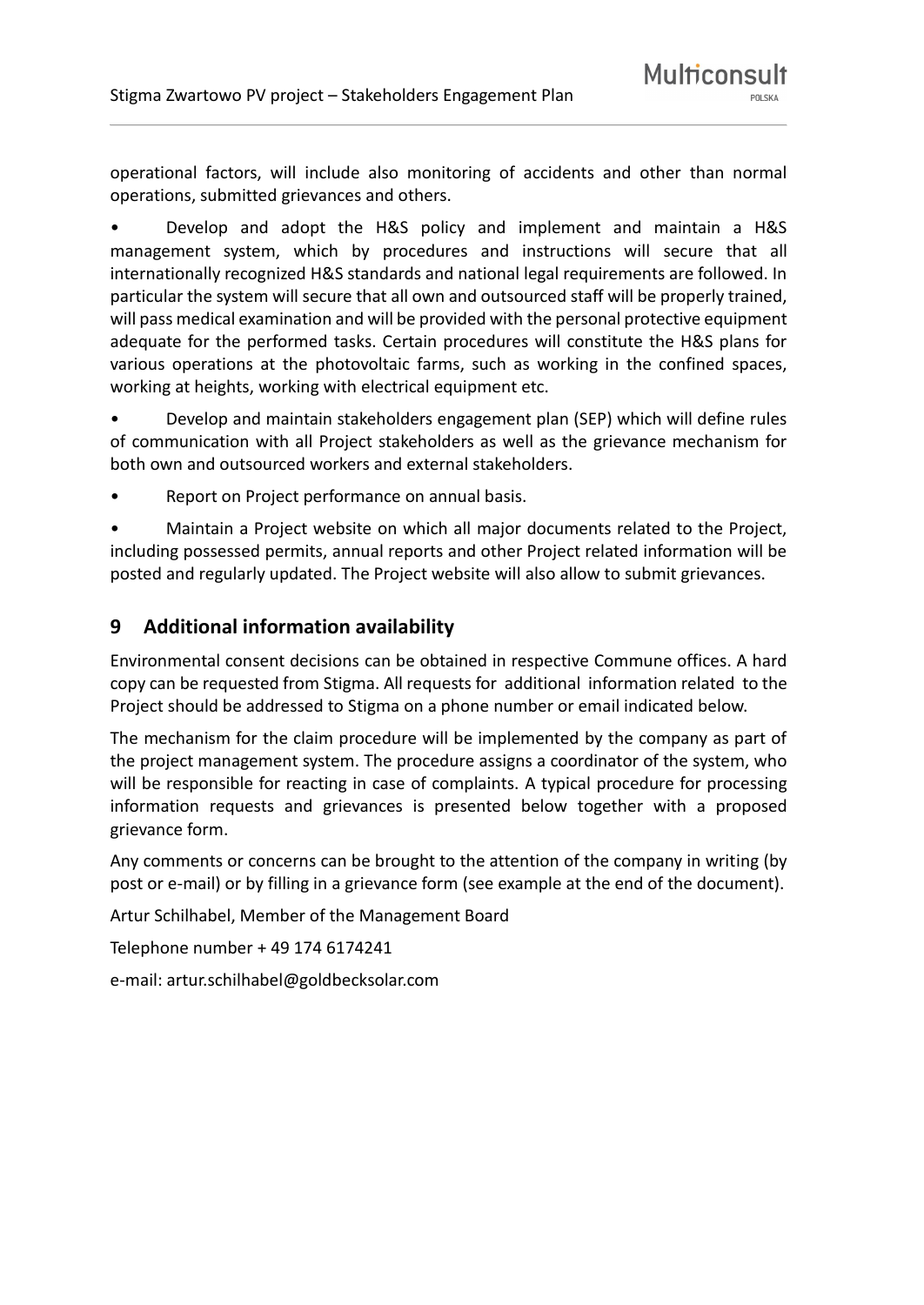PNLSKA



Multiconsult